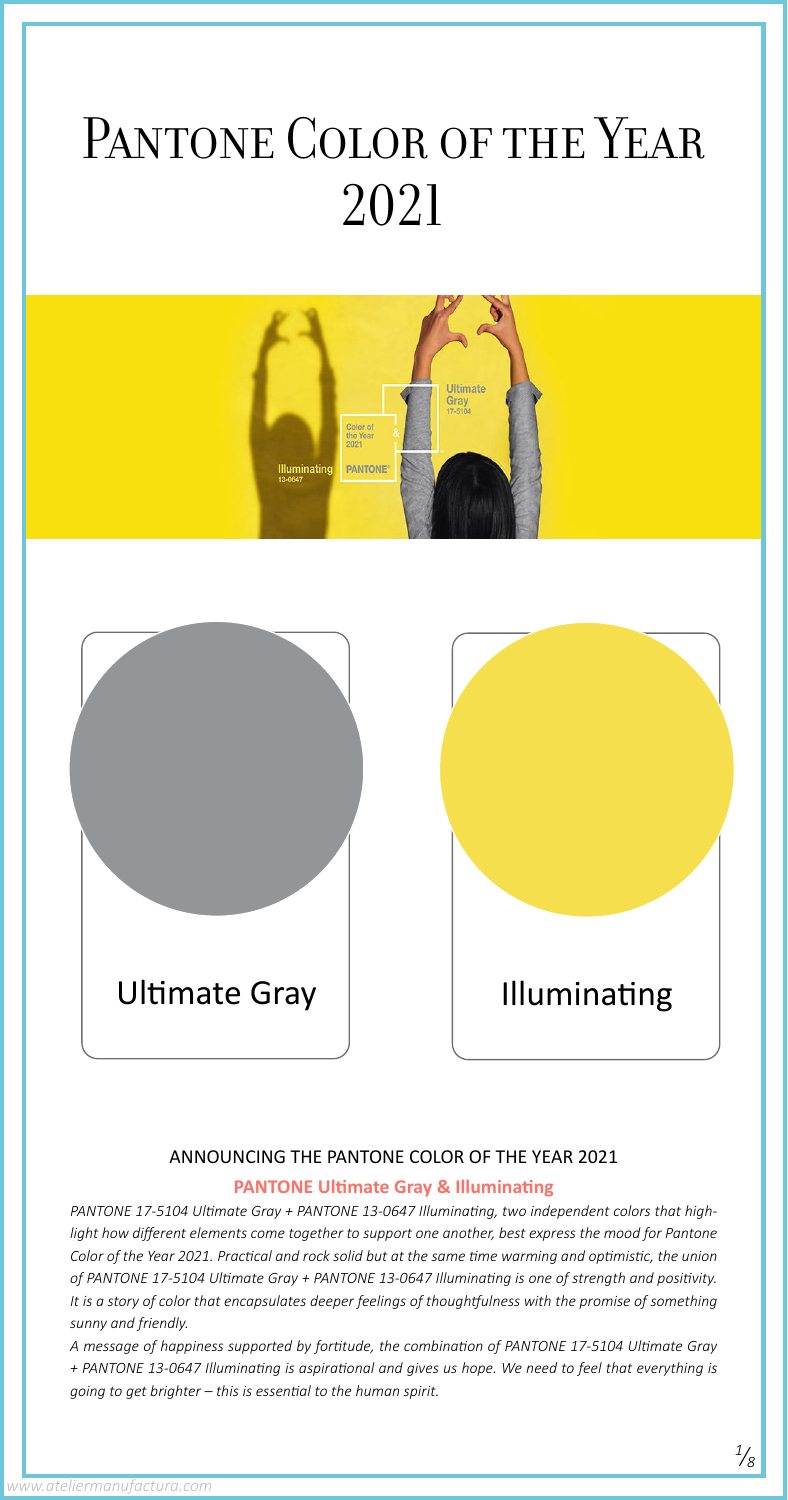*2 /8*



*Aviary is a lively and joyful grouping of color emblematic of vibrant and eye-catching rich bird plumage. PANTONE 17-5104 Ultimate Gray brings a natural element to this upbeat palette of cheery brights that includes PANTONE 13-0647 Illuminating, while the contrast of a lofty white PANTONE 11-4201 Cloud Dancer injects drama.*



# PANTONE COLOR PALETTE 2021

### # AVIARY

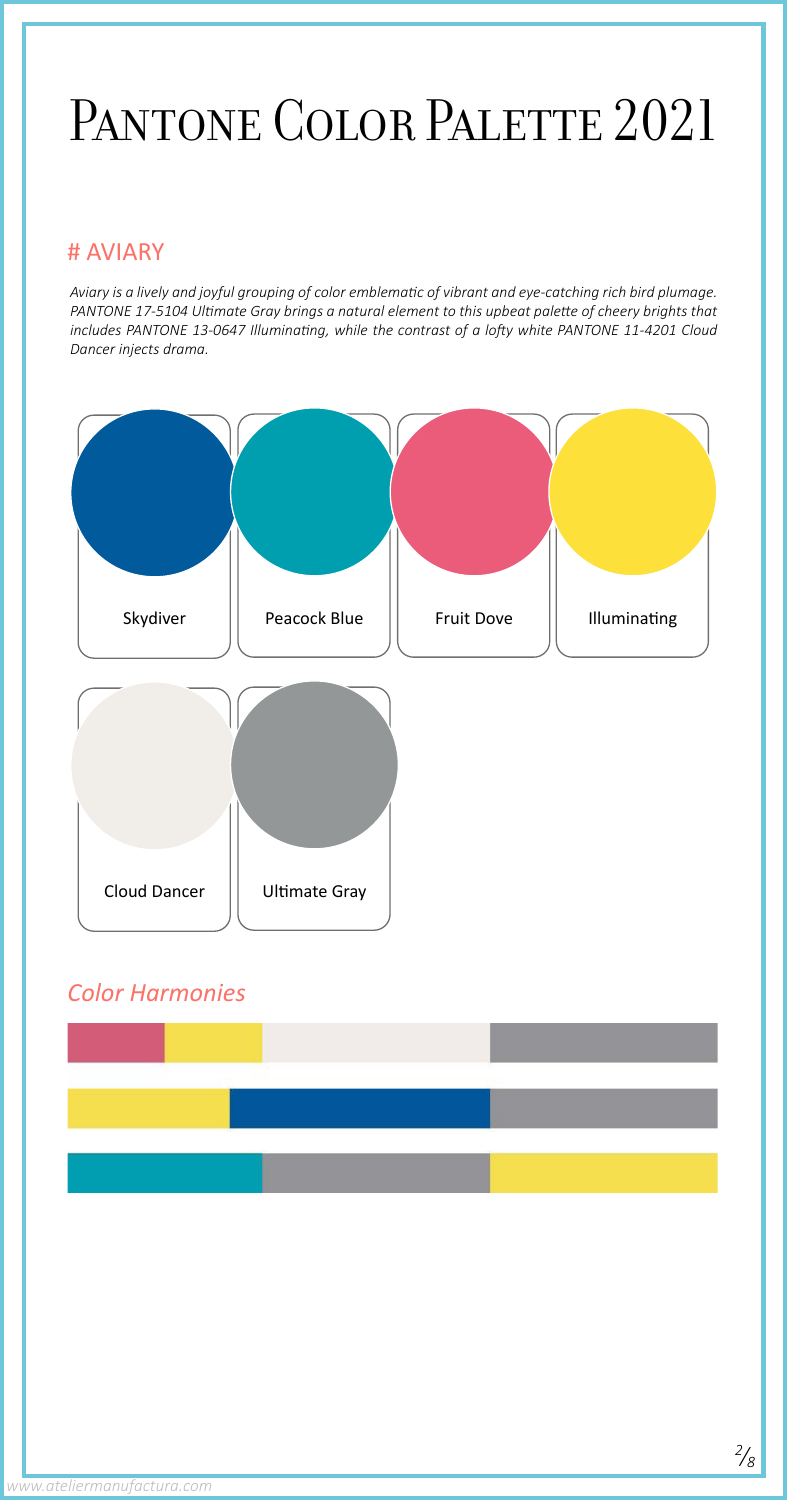*3 /8*



*Evocative of a hypnotic space that expands our mind into another realm, the youthful and future facing color story in Enlightenment stimulates our desire to reimagine. The pairing of PANTONE 17-5104 Ultimate Gray and PANTONE 13-0647 Illuminating blends wisdom and experience with our desire to press forward toward new ways of thinking and reveal new insights, while a silvery metallic PANTONE 20-0087 Lead Crystal adds a moonlight shimmer.*

# PANTONE COLOR PALETTE 2021

#### # ENLIGHTENMENT

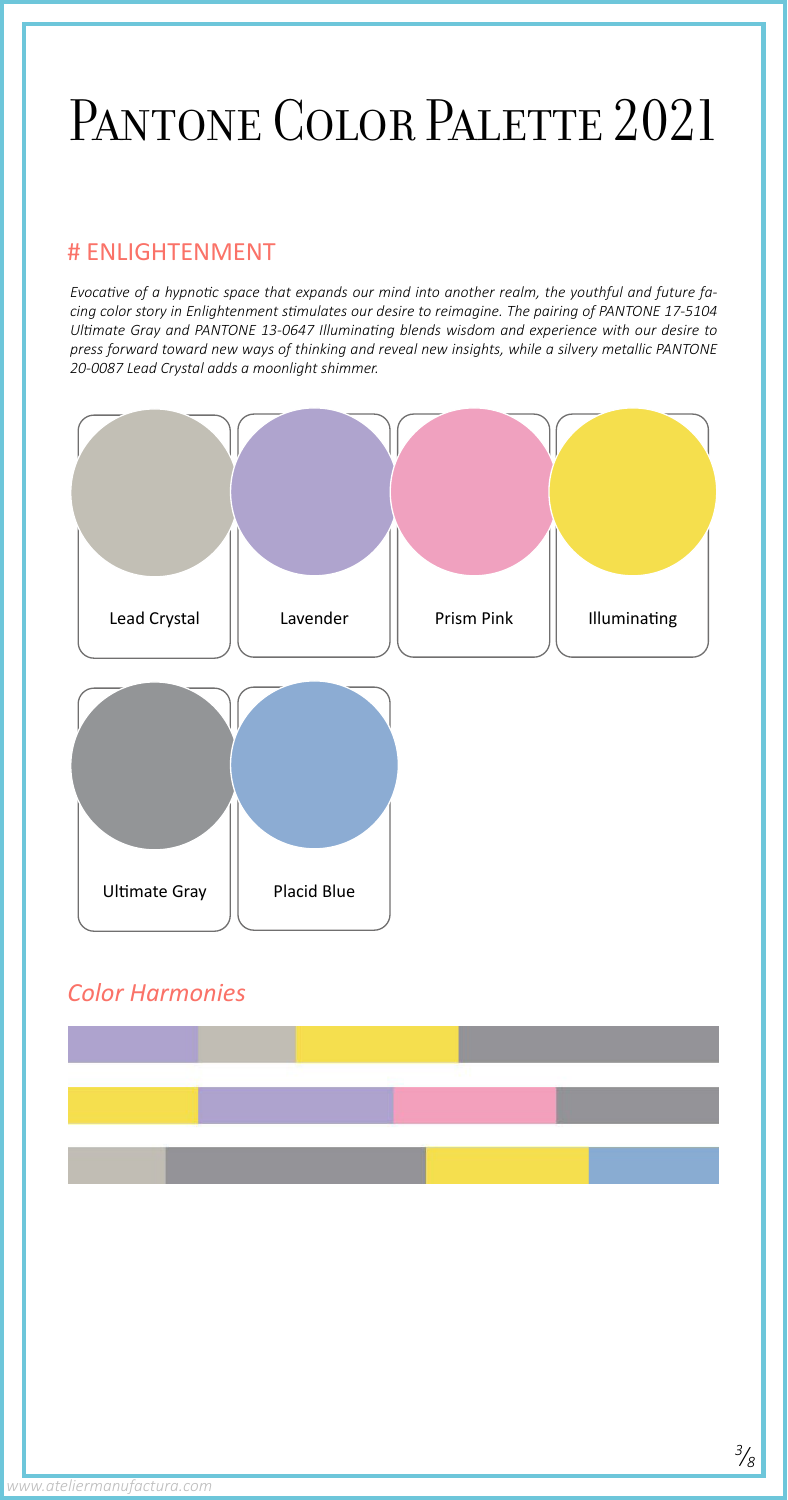*4 /8*



*A captivating potpourri of colors, Intrigue embraces a fusion of influences. Quirky and vigorously individualistic, yet at the same time displaying a universal appeal, the seasonless endurance of Intrigue is heightened by the addition of the solid and dependable PANTONE 17-5104 Ultimate Gray and the bright yellow PANTONE 13-0647 Illuminating, a yellow tone symbolic of sunlight.*

## PANTONE COLOR PALETTE 2021

#### # INTRIGUE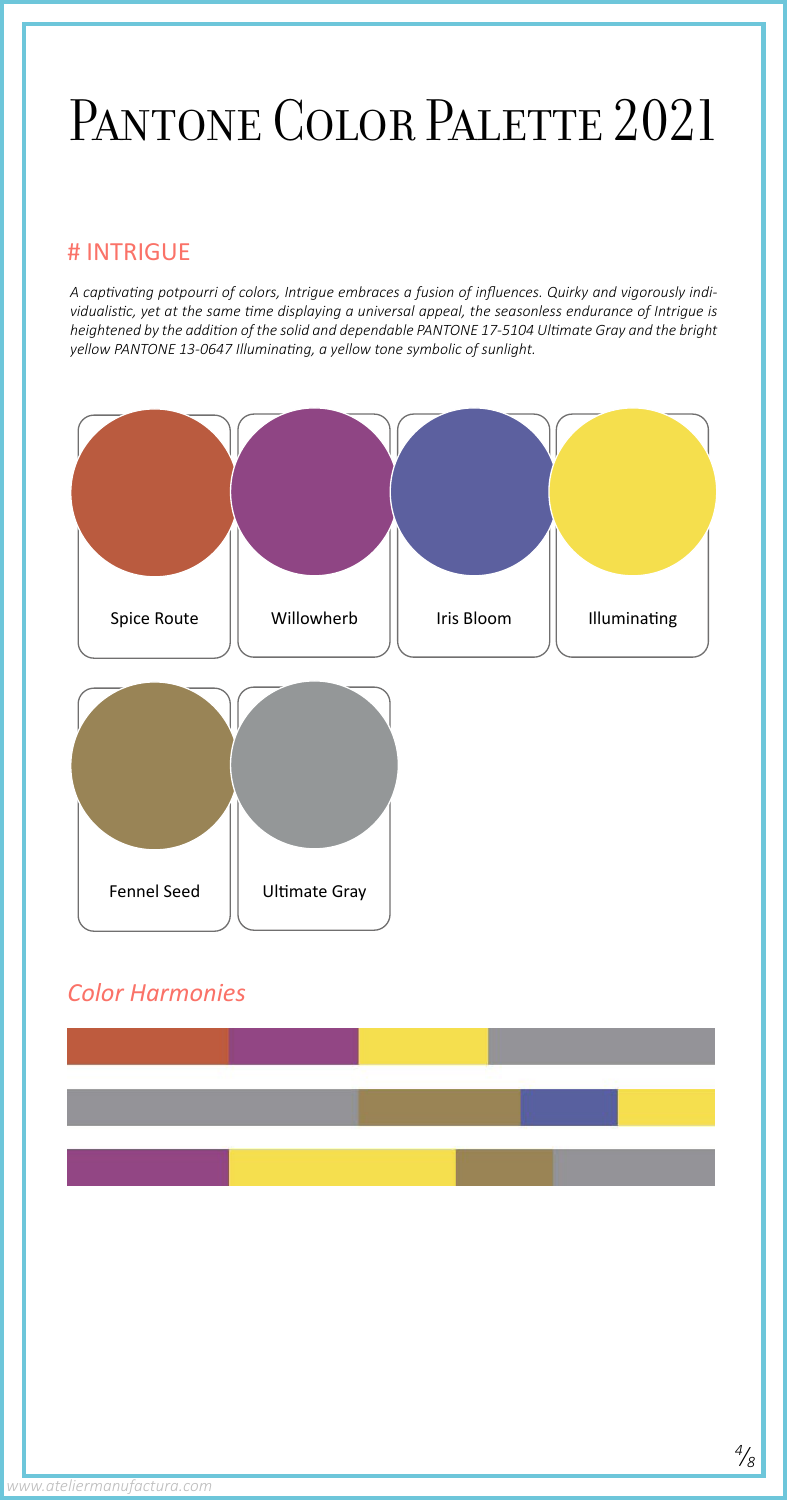

*Resilient PANTONE 17-5104 Ultimate Gray and hopeful PANTONE 13-0647 Illuminating inject strength and positivity to a palette of earthbound shades. Ageless and genderless, the color story in Sun and Shadow conveys a narrative of the primitive beauty that surrounds us.* 

*www.ateliermanufactura.com*

# PANTONE COLOR PALETTE 2021

### # SUN AND SHADOW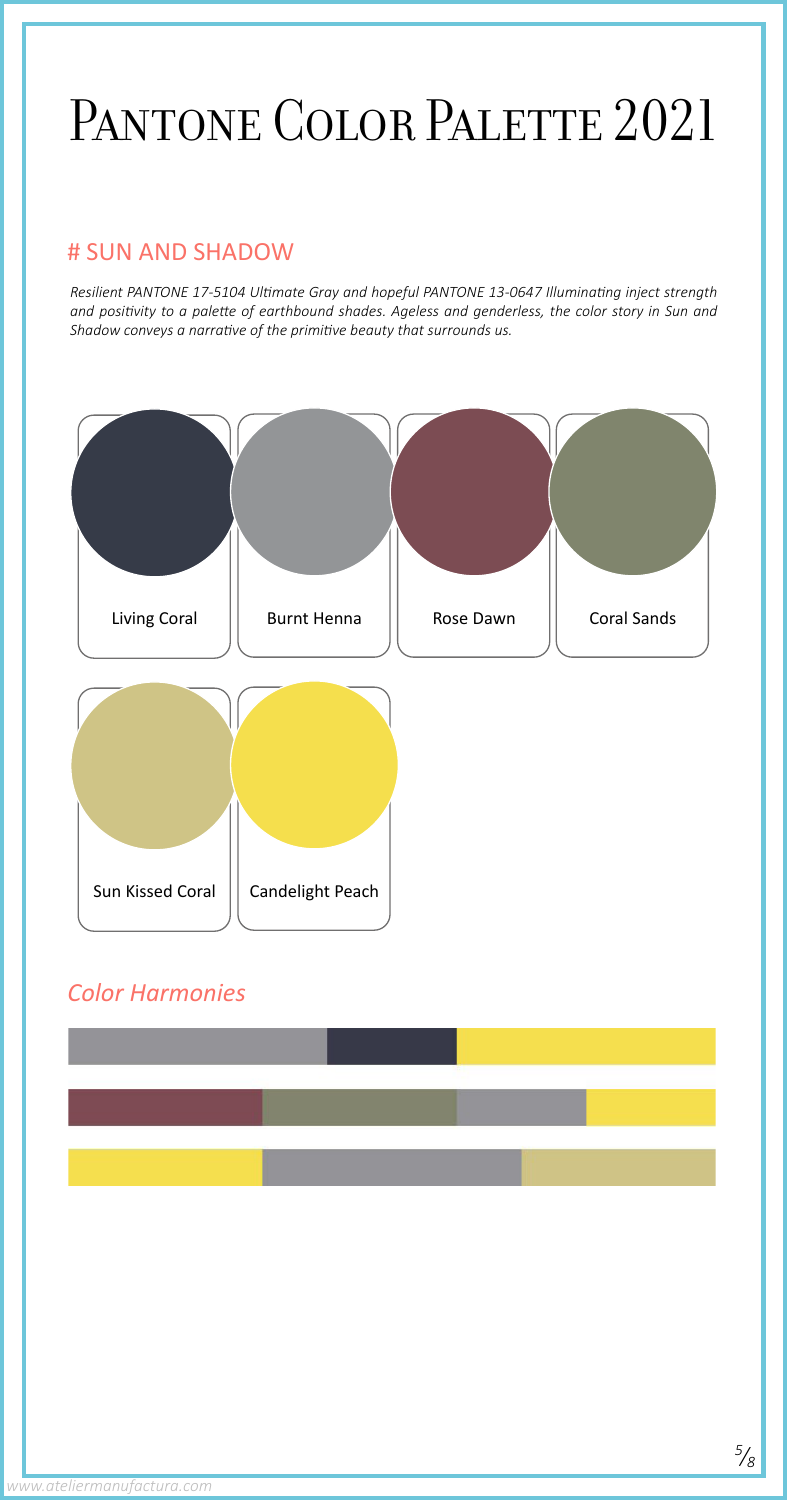### PANTONE COLOR PALETTE #1

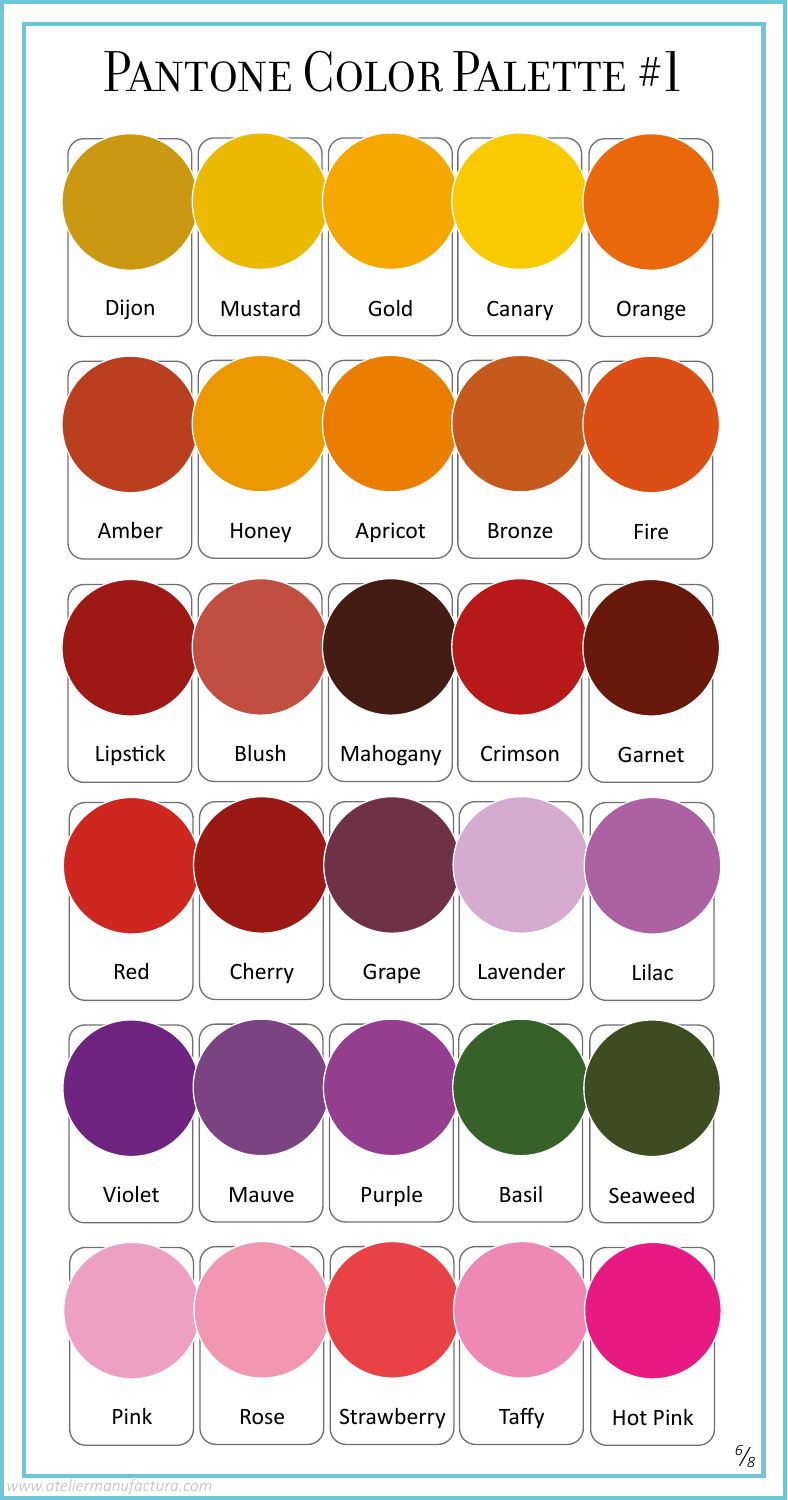# PANTONE COLOR PALETTE #2



*www.ateliermanufactura.com*